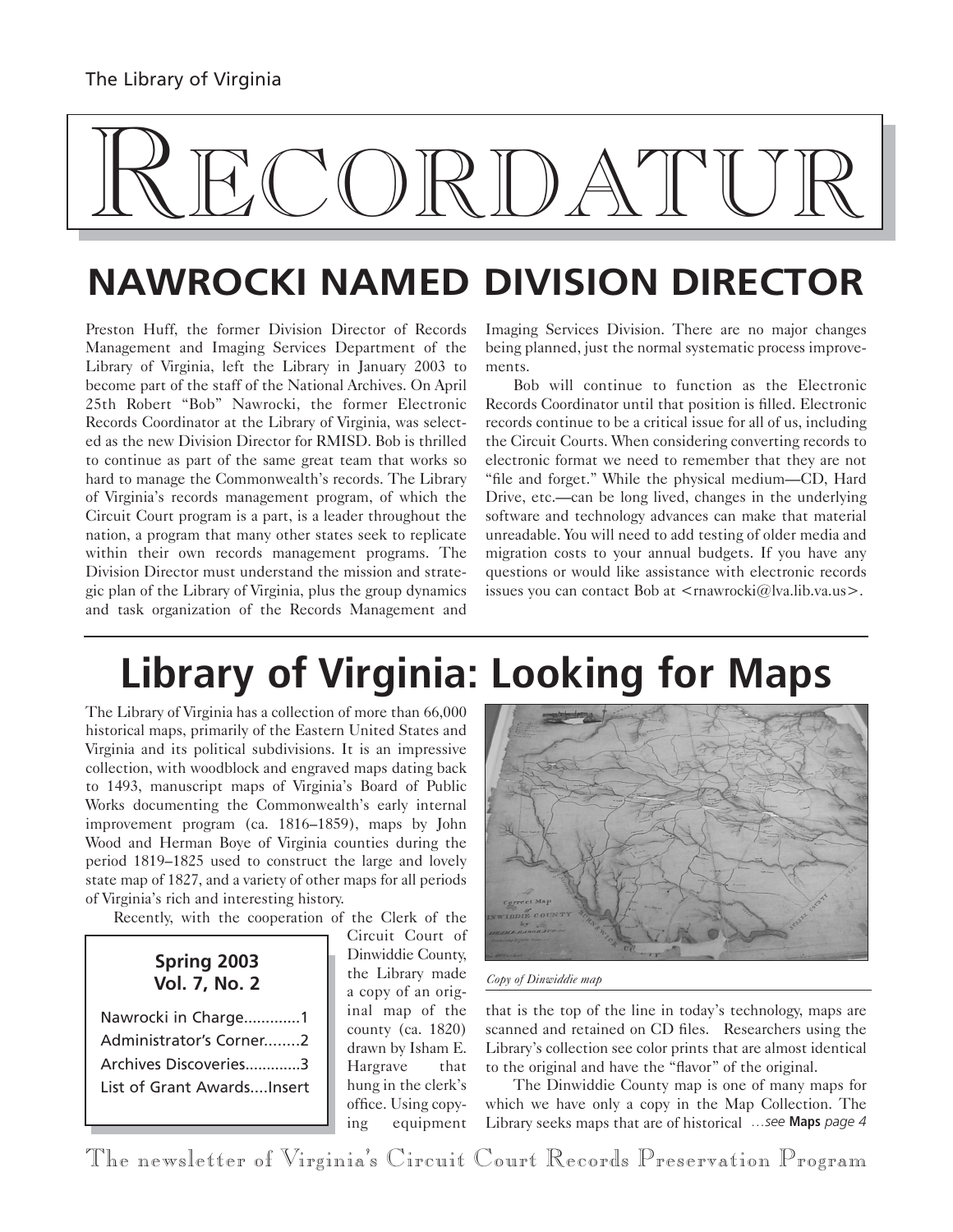#### RECORDATUR

"An entry made on record to prevent any alteration of Record"

*This newsletter is published twice a year to keep circuit court clerks informed about the court records preservation program in the Commonwealth of Virginia. Reader participation is invited.*



#### **Records Management and Imaging Services Division**

800 East Broad Street Richmond, Virginia 23219 (804) 692-3605 (804) 692-3603 fax www.lva.lib.va.us e-mail: gsmith@lva.lib.va.us

> Nolan T. Yelich *Librarian of Virginia*

Robert F. Nawrocki, CRM *State Records Administrator*

> Conley L. Edwards III *State Archivist*

Glenn T. Smith *Grants Administrator, Circuit Court Records Preservation Program*

Amy Judd *Assistant Grants Administrator*

Michelle Washington *Administrative Assistant*

Lyndon H. Hart III *Manager, Description Services Branch*

> Amy C. Winegardner *Production*

# ADMINISTRATOR'S CORNER

The question most often hitting my<br>ear the past couple of months, next to when is the next grant application deadline, has been "What happened to the money from the grants program and how did they cut it?" The initial cut came from the Governor's Budget Reduction Plans in October. The program's portion of the Library's 15% budget reduction was \$305,798 in FY03 and \$313,298 in FY04. These are the only two figures for which we had notice. \$460,000 was removed and restored to the Compensation Board to replace the amount that was going to be charged to the clerks' budgets statewide to pay for the fines on the "4,600" criminal-sentencing orders submitted after the 30-day deadline. I am still hoping someone will explain this one.

The biggest hit came buried in the Appropriations Act within the summary of the amounts to be transferred to the state treasury's general fund (§3-1.01 INTERFUND TRANSFERS). In the Library of Virginia line item (U.1.), under FY 2003, is the total of \$305,798 and \$460,000. In front of that \$765,798 was placed a "2." With that one number, and no notice at any time, another \$2 million was quietly removed from the circuit court records preservation fund. The total over the biennium will be \$3,079,096. If you would care to view the legislation and other documentation on this, go to this column in the online version and follow the web links there. You will find this issue of the *Recordatur* at <http://www.lva.lib.va.us/whatwedo/ records/manuals/rec-nl9.pdf>.

Now for the most-asked question the next grant application deadline will be Monday, September 15. Applications must be in the grants administration office at the Library of Virginia by close of business that day. If you have a records preservation project you would like to undertake, please contact either Amy Judd or me. We strongly encourage you to contact us for assistance in the planning stages of your application. For those who wish to review, or may be still unfamiliar with, the purpose of the records preservation program, please visit <http://www.lva.lib.va.us/whatwedo/records/vccrp.htm>.

The pilot for digitally imaging pre-1913 ended chancery records has completed the testing phase. There are a couple of revisions to make in the work flow, but by the time you are reading this scanning of the Fauquier County records should be in full production, and the next round of procurement underway. The plan is to target the eleven offices that have received funding to microfilm their processed chancery records, but were unable to complete, or in some cases even begin, those projects, and then combine those remaining funds with additional funding awarded this fall. There are a total of 35 clerk's offices that have chancery records already processed and ready to reformat. Once a substantial number of these projects have been completed, we will begin to target remaining localities that have chancery records in need of preservation.

Thanks again to Lil Hart, Frank Overton, and Pat Payne for serving on the grants review board in 2002. We had two very good meetings and they did a great job. Preston Huff, our recently departed State Records Administrator, was heard saying how much he enjoyed working with this board, and also how much he appreciated the tremendous accomplishments attained through this program. On that note, I would like to extend a word of welcome to Bob Nawrocki, the commonwealth's newest State Records Administrator and member of the grants review board. For those who are unfamiliar with the makeup of the review board, Lyndon H. Hart, director of Description Services, completes the panel. He brings a wealth of local records knowledge to the board, as well as his depth of experience in directing the efforts of the circuit court records archivists working under the program.

> —Glenn Smith Grants Administrator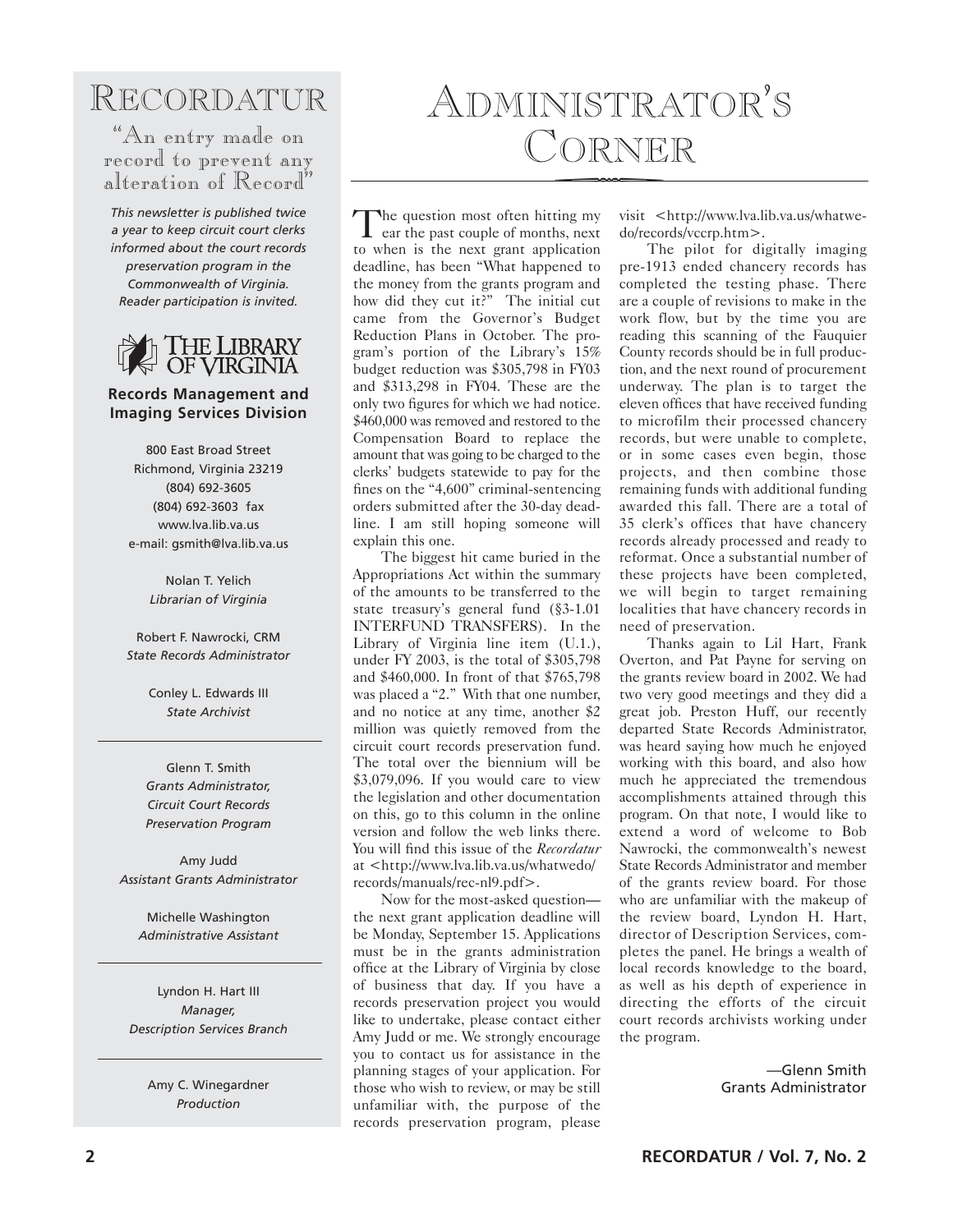#### ARCHIVES DISCOVERIES RCHIV<br>COVEI

## **NEVER JUDGE A BOOK BY ITS COVER**

While cataloging business records for Amelia County, I came across a volume identified on the cover as belonging to a Ben Bragg and dated 1817. When I opened the volume,

plexion. Each list also includes statements on how the individual was disposed; i.e., was the individual accepted for enrollment, was exemption from service approved or disap-

it appeared to be a typical cashbook recording from 1816 to 1817 the sales activities of a general store. As I continued to turn the pages, I began to discover headings not associated with the record-keeping practices of a general store such as "debit," "credit," or "cash account." Instead, the headings read "list of men conscripted," "list of deserters," and "list of exemptions," and the date was not 1816 or 1817, but 1864. Evidently, after nearly fifty years of gathering dust, Ben Bragg's cashbook was put to a new record-keeping use—militia enrollment.

The district enrolling officer Lieutenant C. E. Wingo, who was headquartered in Amelia County, kept the militia portion of the volume, which dates from June to November 1864. He recorded various enrollment lists of men between ages 18 and 45 and 45 and 50 who were eligible for militia service. Examples of enrollment lists include persons who applied for exemption from militia duty, persons who asked to be detailed, persons exempt from militia duty on the basis of number of slaves owned or occupation, list of conscripts in Amelia County, and a list of free Negroes enrolled. The lists generally provide the following descriptive information: date of enrollment, name, age, occupation, birthplace, height, eye color, hair color, and skin com-

Barden JE 47  $1/7$  $76.048$  $cR$  46  $rac{1}{\sqrt{2}}$ 2232  $49$ Conten 7 (1. 48 Samdermill. 33  $4 - 11$ Watherston JR 38 ancenn IH. 35 P. Malthall 9.74. 19 17 Walkall A. 23 Chris If. 39 Bill host. Marley 4-7. 38 Ham 21 Clay R.E. 61 Jelin R. J 265 Jer Him 9 - 2

| Emoling Office amelia CH. 1864                          |  |                          | A List of Deserters & absenties form?      |
|---------------------------------------------------------|--|--------------------------|--------------------------------------------|
| Date name<br>Junes Robt Turnuye & 21000 Soldiers homes  |  |                          | Co ligt How deeposed of                    |
| " " Ruden " 2225" .<br>" 17 Randen " 1850 Pro. Marshall |  |                          |                                            |
| P. D. P. hillips.<br>et & malmand " "                   |  |                          | $\frac{1}{2}$                              |
| R. C. Parack "1<br>$1.71$ Lemon $6.281$                 |  | $\overline{\phantom{a}}$ | $\overline{a}$<br>$\overline{\phantom{a}}$ |
| repla Jacques Crasofas & 12thang "                      |  |                          | $\overline{\phantom{a}}$<br>1              |
| Califr J. M. Junes 13 252                               |  |                          |                                            |

*Top: List of those exempt from service Bottom: List of deserters and absentees*

proved, reasons for exemption, and whether detailed or not.

Additional information found in the volume is a list of deserters and absentees being held in Amelia County containing the following information: date, name, company, regiment and how disposed. There is a list of persons forwarded to Camp Lee in Petersburg that include name, age, and occupation of each individual. Finally, there are monthly reports that list the total number of conscripts, total number of persons exempt between 18 and 45 and 45 and 50, total number of deserters, and total number of persons exempt on the basis of occupation such as physicians, ministers, government officials, et al.

Between the pages of the volume, I found two pieces of correspondence. Both are dated September 1864. Those familiar with their Civil War history will recall that this was the twilight days of the Confederacy. Union forces under the command of General Ulysses S. Grant had crossed the James River and laid siege to Petersburg. From reading both documents, one can gain a sense of the urgency, even desperation, of the times. One was a circular sent to districtenrolling requesting a full account of all male free Negroes and a separate full account *…see* **Militia** *page 4*